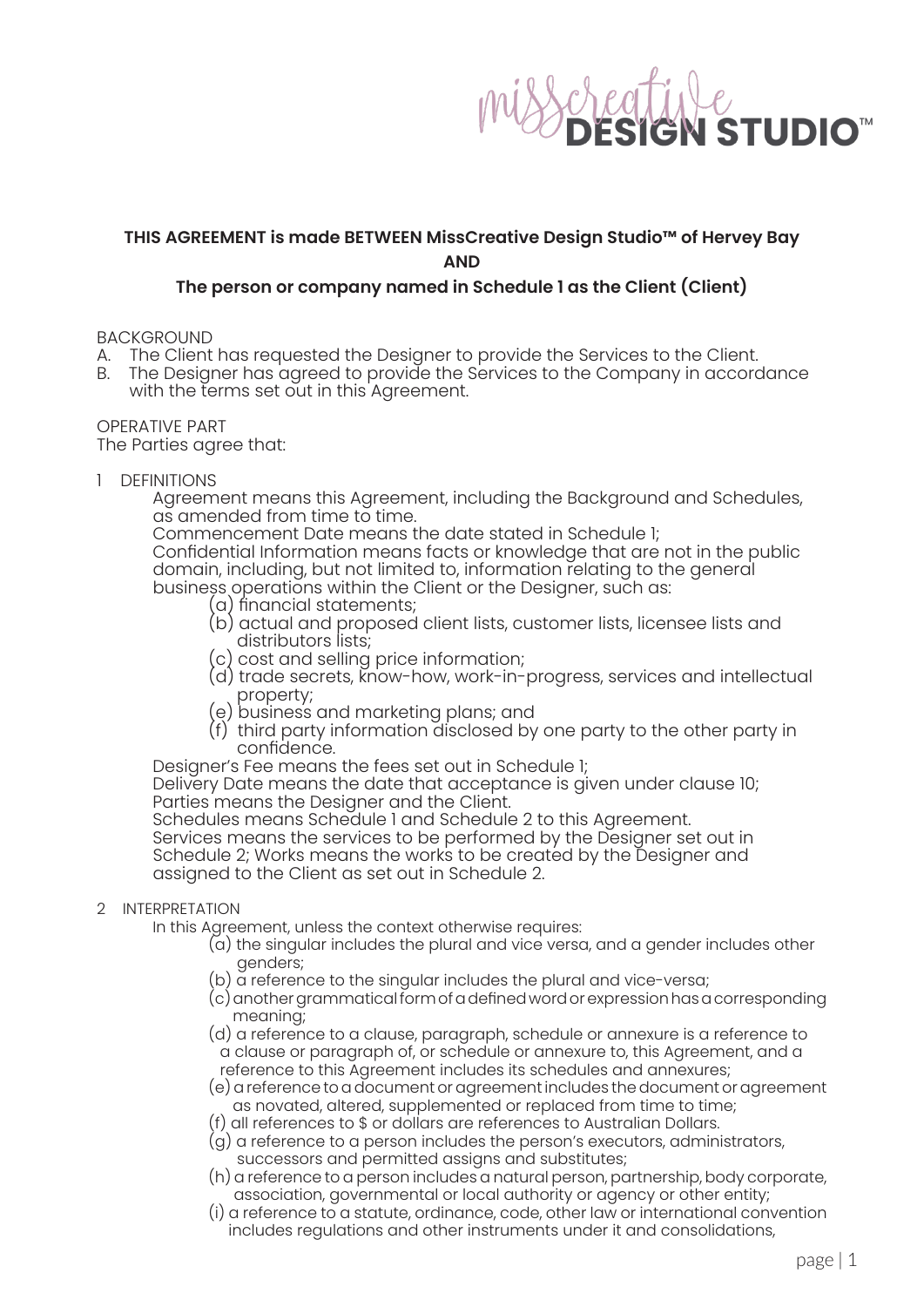

- amendments, re-enactments or replacements of any of them;
- (j) any obligation in this Agreement on a person not to do something includes an obligation not to agree or to allow that thing to be done;
- (k) the meaning of general words is not limited by specific examples introduced by "including" and similar expressions;
- (l) a reference to writing or written includes any method of reproducing words, figures, drawings or symbols in a visible and tangible form but excludes a communication by electronic mail;
- (m) the word "including" is not a word of limitation and means 'including without limitation';
- (n) the Background forms part of this Agreement.
- 3 TERM OF AGREEMENT
	- (a) This Agreement commences on the Commencement Date and continues until the Designer completes the Services or this Agreement is terminated in accordance with clause 5 (Term).
- 4 REMUNERATION
	- (a) In consideration for the Designer providing the Services the Client will pay the Designer all fees in the manner set out in Schedule 1.
	- (b) Where Schedule 1 provides for an retainer payment to be paid by the Client prior to the Designer commencing providing the Services, that retainer payment is strictly non refundable.
	- (c) The Client will reimburse the Designer for such out-of-pocket expenses incurred by the Designer in the course of providing the Services.
- 5 ASSIGNMENT OF COPYRIGHT
	- (a) The ownership of copyright in all Works produced by the Designer which are not ultimately used remains with the Designer. The Designer also retains copyright in the following:
		- (i) Draft concepts;
		- (ii) Working notes and any other internal written materials;
		- (iii) Preliminary drafts, drawings illustrations, photographs, and designs;
		- (iv) Preliminary electronic works including website drafts, source code development tools, programs, multimedia applications and programmers' notes;
		- (v) Draft videos, sound recordings, outtakes, storyboards, scripts, screenplays, and character lists;
		- (vi) Designs which are rejected by the Client; and
		- (vii)Source files.
	- (b) No copyright or any other intellectual property rights in the materials will be licensed to the Client until the Designer has been paid in full all of the Designer's Fee.
	- (c) Once the Designer's Fee is paid in full by the Client, the Designer will licence to the Client copyright in the Works, limited to the purpose and media described in the Services set out in Schedule 2. The Designer's Fee is based upon this limited licence of copyright. If the Client requires a more encompassing licence or assignment, this must be the subject of further negotiations between the Client and Designer. An assignment of copyright will only be granted if the Designer provides this in writing.
	- (d) In all other respects, the Designer retains copyright and all other intellectual property and moral rights (including the right of adaptation) in the Works.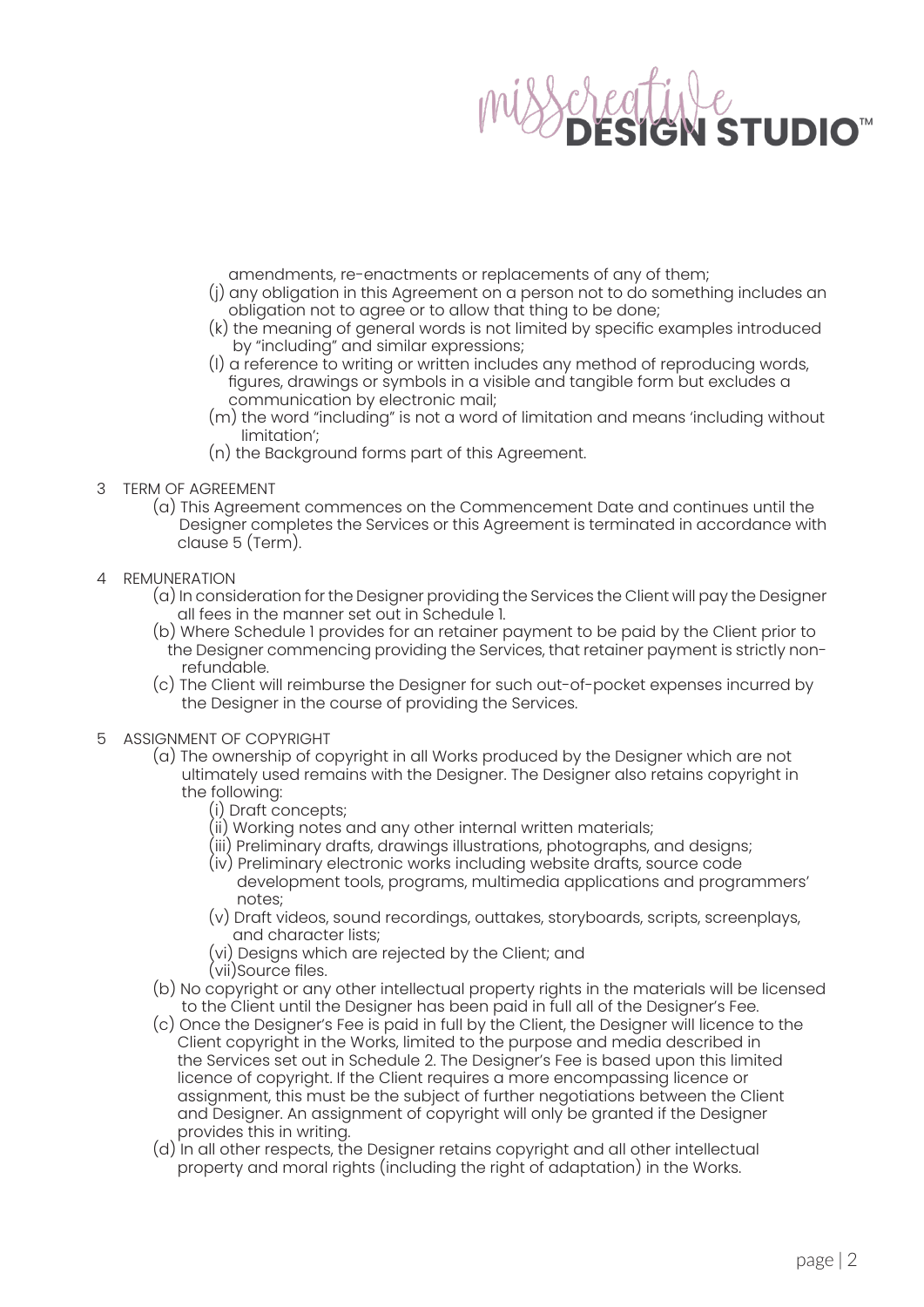

### 6 SELF-PROMOTION BY DESIGNER

- The Designer retains the right to use and reproduce the Works for the purposes of: (a) promoting the Designer's skills and services, including by entering the Works in competitions or design publications relating to professional quality and recognition in the Designer's industry; and
	- (b) display of the Works in the Designer's portfolio of work, including for the purpose of soliciting new work from third parties.
- 7 MORAL RIGHTS
	- In relation to all materials in which copyright subsists produced by the Designer in the course of providing the Services, the Client agrees that it will not engage in acts or omissions that are contrary to any of the present or future moral rights of the Designer under Part IX of the Copyright Act 1968 (Cth).
- 8 TYPEFACE
	- (a) If, in its provision of the Services, the Designer is required to create an original typeface for use in the Works, then the Designer retains all rights in relation to that typeface;
	- (b) The Designer may, at its discretion, licence any original typeface referred to in the preceding clause to be used by the Client or any third party. Any such licence is not and does not form part of this Agreement;
	- (c) If, in the provision of the Services, the Designer is required to use an original typeface belonging to a third party, then the Client must:
		- (i) pay any licence fees to the third party; and
		- (ii) acquire a license to use the typeface.
- 9 CLIENT'S PERFORMANCE
	- (a) The Client must provide the Designer with clear and concise written instructions in a timely manner to allow the Designer to perform the Services in accordance with Schedule 2.
- 10 ACCEPTANCE
	- (a) The Designer will deliver the Works to the Client:
		- (i) upon completion of the Works; or
		- (ii) otherwise in accordance with the milestones set out in Schedule 1.
	- (b) Following receipt of the Works the Client agrees within 7 days of delivery to examine the Works and to give the Designer notice of acceptance or rejection of the Works or advise the Designer of the changes or revisions which the Client requires to be made. All changes or revisions will be charged to the Client by the Designer on a time and materials basis as set out in Schedule 1.
	- This clause is subject to Clause 11(b) herein;
	- (c) The day upon which the Client gives the Designer notice of acceptance of the Works is deemed to be the Delivery Date unless otherwise stated.
- 11 EXPANSION OF THE SCOPE OF WORK
	- (a) Work falling outside of the scope of the Services requested by the Client, either orally or in writing, will incur charges additional to the Designer's Fee. Work falling outside of the scope of the Services includes, but is not limited to:
		- (i) additions to the list of Works;
		- (ii) alterations to text supplied by the Client for use in the Works;
		- (iii) additional drafts required in the provision of the Services;
		- (iv) changes to the Client's instructions or the brief;
		- (v) changes to any of the Works after the Delivery Date;
		- (vi) additional consultations; and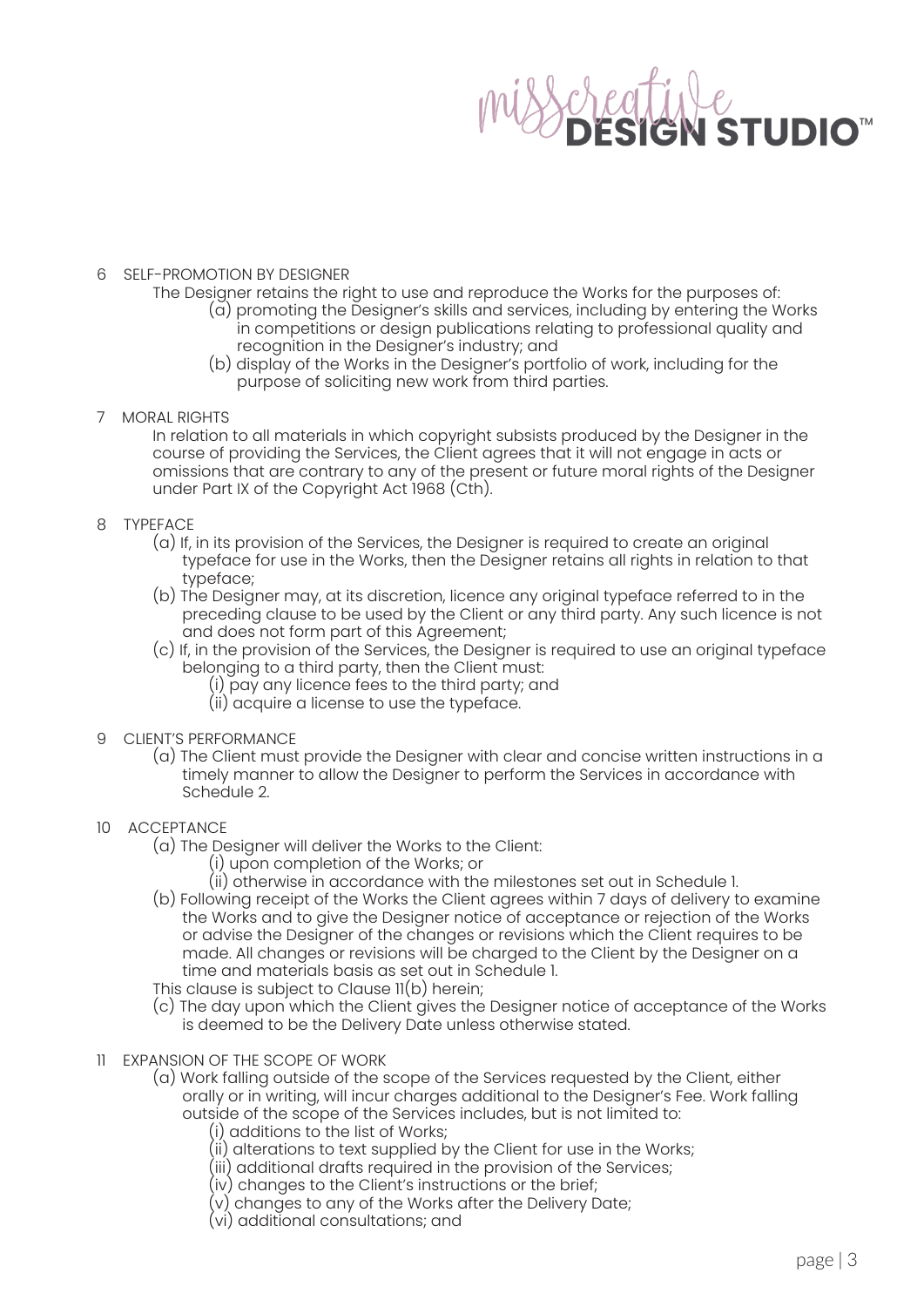

(vii) conversion, adjustment or manipulation of images;

- (b) Where additional work requested outside of the scope of the Services, is in the sole and exclusive discretion of the Designer, substantial, a Schedule of the additional Services and the additional Works must be annexed to this Agreement. The provision of those Services and Works will be subject to the terms of this Agreement;
- (c) Urgent work requested outside of the scope of the Services whill be charged accordingly.
- 12 RETRIEVAL OF WORK
	- (a) The Designer retains electronic archives of completed Works for a period of no longer than 12 months. If the Client requests retrieval and delivery of the Works after the Term has expired, and the Designer provides those services, then the Client must pay the Designer a service charge for those services;
	- (b) To the fullest extent permitted by law, the Designer accepts no liability for any loss or damage that may occur to archived work.

### 13 CLIENT'S UNDERTAKINGS AND WARRANTIES

 By approving the quote and paying the non-refundable retainer, this Agreement becomes active and the Client undertakes and warrants that:

- (a) the Client will exercise control over the Works. The Designer will exercise reasonable care, honesty and diligence in providing the Services. The Client nonetheless warrants that it is responsible for ensuring that the Works are not contrary to law, including:
	- (i) ensuring that the Works do not infringe the copyright or moral right of any person in relation to any material the Client has provided to the Designer;
	- (ii) ensuring that the Works do not infringe the trade mark rights of any person, including by undertaking trade mark searches where appropriate;
	- (iii) ensuring that the Works are not by law defamatory of any person;
	- (iv) ensuring that the Works are not obscene, blasphemous, offensive or discriminatory; and
	- (v) ensuring that the Works do not constitute conduct that is in breach of the provisions of the Competitions and Consumer Act 2010 (Cth) or that gives rise to an action in passing off, including by undertaking trade practices clearances where appropriate;
- (b) the Client must ensure that all statements purporting to be facts in the Works are true and correct and that no advice or instructions in the Works will if followed or implemented by any person cause loss, damage or injury to them or any other person;
- (c) the Client will use and publish the Works at its own risk.
- (d) The Client will indemnify the Designer against all claims arising from the Designer's use of any information or documents supplied by the Client or for any act or thing done by the Designer on the Client's instructions or with the Client's approval.
- 14 LIABILITY
	- (a) Although the Designer will take all care in providing the Services, it accepts no liability to the fullest extent of the law regarding:
		- (i) any consequential loss, damage or injury, however it may arise;
		- (ii) any punitive, additional or exemplary damages;
		- (b) If the Designer is found to be liable for any claims, losses, damages, costs or injuries arising out of this Agreement, the quantum of the sum of all liability or liabilities is strictly limited to the value of this Agreement.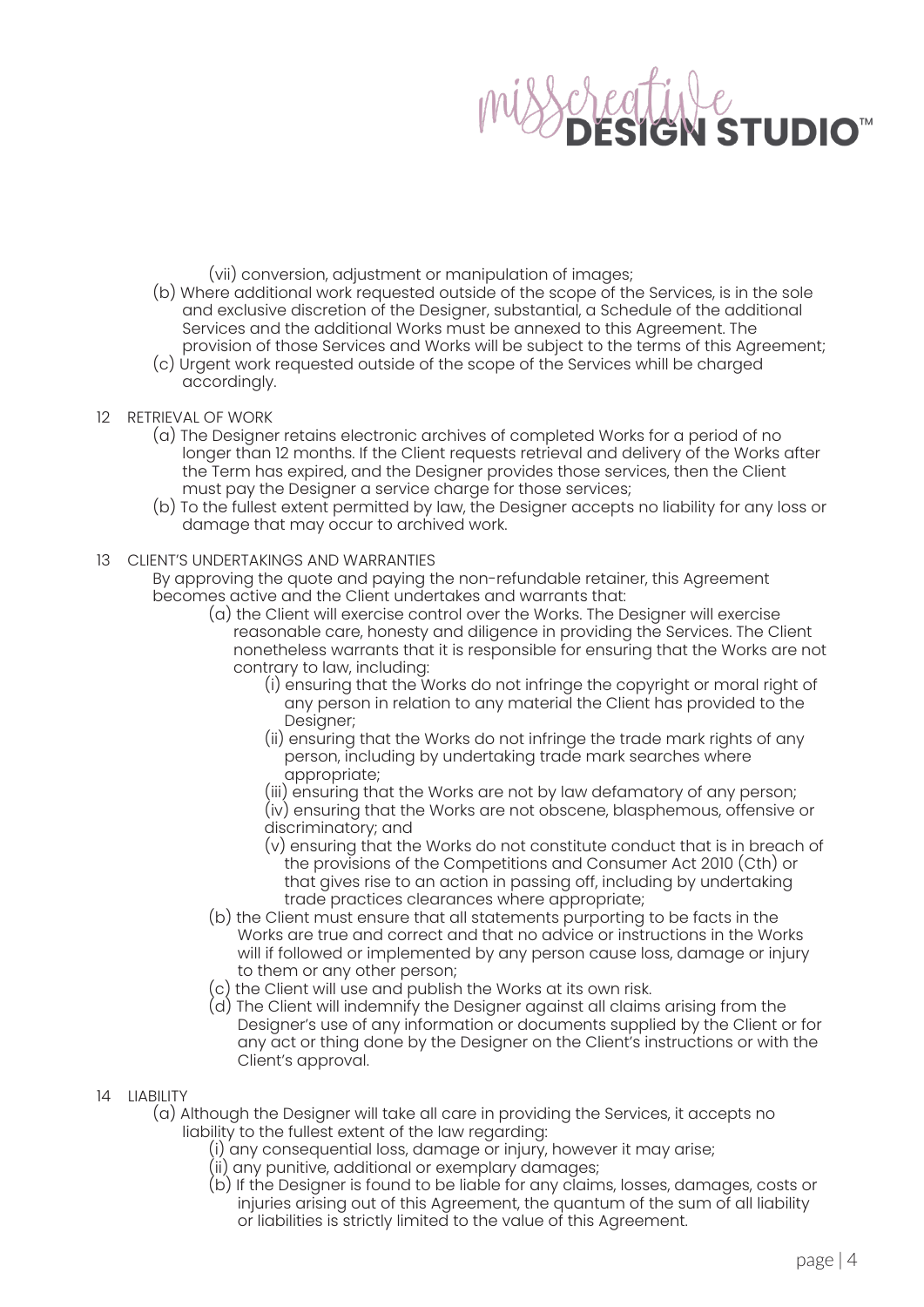# **STUDIO<sup>™</sup>**

### 15 TERMINATION FOR BREACH

- (a) Without prejudice to any other right or action or remedy, the Designer may terminate this Agreement, by written notice to the Client with immediate effect, if:
	- (i) the Client commits a breach of this Agreement or is in default of any warranty and the Client fails to correct such breach or default within 7 days of receiving notice specifying such breach or default;
	- (ii) the Client is insolvent or otherwise unable to pay its debts as and when they fall due;
	- (iii) an administrator, trustee in bankruptcy, receiver, liquidator or controller is appointed to the Client; or
	- (iv) the communication from the client becomes hostile, abrupt or disgruntled.
	- (v) the client ceases to respond to any communication efforts made by the Designer for a minimum of 30 days.
- (b) If the Agreement is terminated under the preceding Clause, the Client agrees to pay the Designer all amounts accrued and owing in accordance with Schedule 1 within 14 days of that termination.
- 16 TERMINATION OF SERVICES
	- (a) The Designer may terminate this Agreement for any reason whatsoever by giving the Client 14 days' notice in writing;
	- (b) If the Designer terminates the Agreement under the preceding Clause, the Client agrees to pay the Designer all amounts accrued and owing in accordance with Schedule 1 within 14 days of the expiry of the period of notice.
- 17 CONFIDENTIALITY
	- (a) Each party agrees not to disclose to any third party anything about this Agreement or any of its contents unless:
		- $(i)$  it has the prior written consent of the other party; or
		- (ii) it is required to do so by law; or
		- (iii) a third party needs to know the information in order to perform this

### Agreement;

- (b) The Designer agrees that during the term of this Agreement it may have access to the Client's Confidential Information, and agrees to both during and after the Term maintain the Confidential Information and to prevent its unauthorised disclosure to or use by any other person, firm, or company, unless or until authorised in writing to disclose any Confidential Information by the Client;
- (c) The Designer agrees that it must not, both during and after the Term, make improper use of the Client's Confidential Information to gain directly or indirectly an advantage for itself or for any other person or to cause detriment to the Client;
- (d) The Client agrees that during the term of this Agreement it may have access to the Designer's Confidential Information, and agrees to both during and after the Term maintain the Confidential Information and to prevent its unauthorised disclosure to or use by any other person, firm, or company, unless or until authorised in writing to disclose any Confidential Information by the Designer;
- (e) The Client agrees that it must not, both during and after the Term, make improper use of the Designer's Confidential Information to gain directly or indirectly an advantage for itself or for any other person or to cause detriment to the Designer;
- (f) In the event of a breach of this clause the Parties agree that damages are not an adequate remedy, and will not contest any application for an urgent interlocutory injunction relating to such a breach and will pay all costs incurred by the other party in bringing any such applications on a solicitor-client basis.